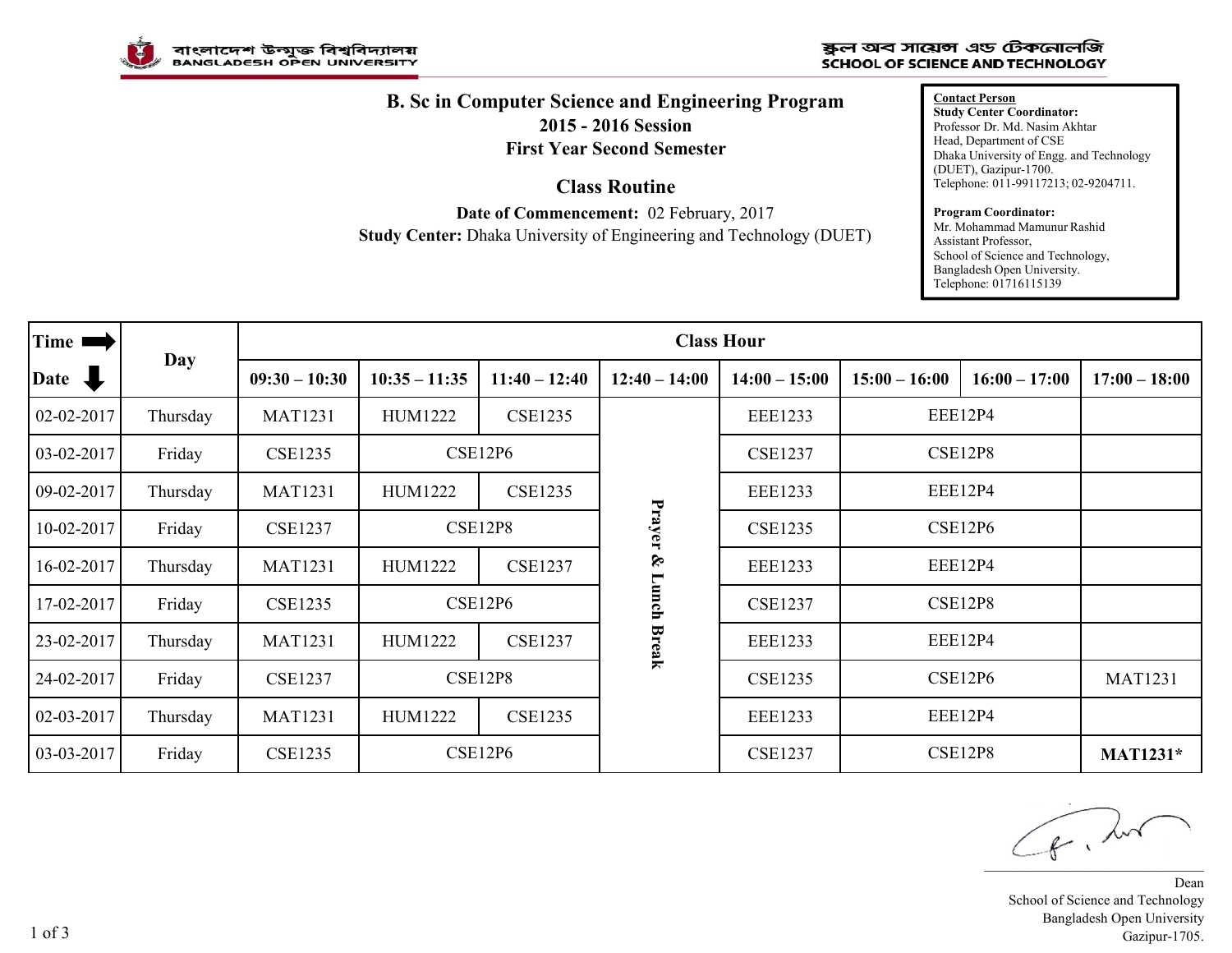| Time 1     | <b>Day</b> | <b>Class Hour</b> |                                  |                 |                      |                                  |                  |                  |                 |  |
|------------|------------|-------------------|----------------------------------|-----------------|----------------------|----------------------------------|------------------|------------------|-----------------|--|
| Date \     |            | $09:30 - 10:30$   | $10:35 - 11:35$                  | $11:40 - 12:40$ | $12:40 - 14:00$      | $14:00 - 15:00$                  | $15:00 - 16:00$  | $16:00 - 17:00$  | $17:00 - 18:00$ |  |
| 09-03-2017 | Thursday   | <b>MAT1231</b>    | HUM1222*                         | <b>CSE1237</b>  |                      | <b>EEE1233</b>                   | EEE12P4          |                  |                 |  |
| 10-03-2017 | Friday     | <b>CSE1237</b>    | <b>CSE12P8</b>                   |                 |                      | <b>CSE1235*</b>                  | <b>CSE12P6**</b> |                  | <b>MAT1231</b>  |  |
| 16-03-2017 | Thursday   | <b>MAT1231</b>    | HUM1222                          | <b>CSE1235</b>  |                      | <b>EEE1233*</b>                  | <b>EEE12P4**</b> |                  |                 |  |
| 23-03-2017 | Thursday   | <b>MAT1231</b>    | HUM1222                          | <b>CSE1235</b>  |                      | <b>EEE1233</b>                   | EEE12P4          |                  |                 |  |
| 24-03-2017 | Friday     | <b>CSE1237*</b>   | <b>CSE12P8**</b>                 |                 |                      | <b>CSE12P6</b><br><b>CSE1235</b> |                  |                  |                 |  |
| 30-03-2017 | Thursday   | <b>MAT1231</b>    | HUM1222                          | <b>CSE1235</b>  |                      | <b>EEE1233</b>                   | <b>EEE12P4</b>   |                  |                 |  |
| 31-03-2017 | Friday     | <b>CSE1235</b>    | <b>CSE12P6</b>                   |                 |                      | <b>CSE1237</b>                   | CSE12P8          |                  |                 |  |
| 06-04-2017 | Thursday   | <b>MAT1231</b>    | HUM1222                          | <b>CSE1237</b>  | Prayer & Lunch Break | <b>EEE1233</b>                   | <b>EEE12P4</b>   |                  |                 |  |
| 07-04-2017 | Friday     | <b>CSE1237</b>    | <b>CSE12P8</b>                   |                 |                      | <b>CSE1235</b>                   | <b>CSE12P6</b>   |                  |                 |  |
| 13-04-2017 | Thursday   | <b>MAT1231*</b>   | <b>CSE1237</b><br><b>HUM1222</b> |                 |                      | <b>EEE1233</b>                   | <b>EEE12P4</b>   |                  |                 |  |
| 20-04-2017 | Thursday   | <b>MAT1231</b>    | HUM1222*                         | <b>EEE1233</b>  |                      | <b>EEE1233</b>                   | EEE12P4          |                  |                 |  |
| 21-04-2017 | Friday     | <b>CSE1237</b>    | <b>CSE12P8</b>                   |                 |                      | <b>CSE1235*</b>                  |                  | <b>CSE12P6**</b> |                 |  |
| 27-04-2017 | Thursday   | <b>MAT1231</b>    | HUM1222                          | <b>EEE1233*</b> |                      | <b>EEE1233</b>                   | <b>EEE12P4**</b> |                  |                 |  |
| 28-04-2017 | Friday     | <b>CSE1235</b>    | <b>CSE12P6</b>                   |                 |                      | <b>CSE1237*</b>                  |                  | <b>CSE12P8**</b> |                 |  |
| 04-05-2017 | Thursday   | <b>MAT1231</b>    | <b>HUM1222</b>                   | <b>EEE1233</b>  |                      | <b>EEE1233</b>                   |                  | EEE12P4          |                 |  |
| 05-05-2017 | Friday     | <b>CSE1237</b>    | <b>CSE12P8</b>                   |                 |                      | <b>CSE1235</b>                   | <b>CSE12P6</b>   |                  |                 |  |
| 11-05-2017 | Thursday   | <b>MAT1231</b>    | HUM1222                          | <b>CSE1237</b>  |                      | <b>EEE1233</b>                   |                  | EEE12P4          |                 |  |
| 12-05-2017 | Friday     | <b>CSE1235</b>    | <b>CSE12P6</b>                   |                 |                      | <b>CSE1237</b>                   | <b>CSE12P8</b>   |                  |                 |  |

 $\sqrt{f}$ ,  $\lambda$ 

Dean School of Science and Technology Bangladesh Open University Gazipur-1705.